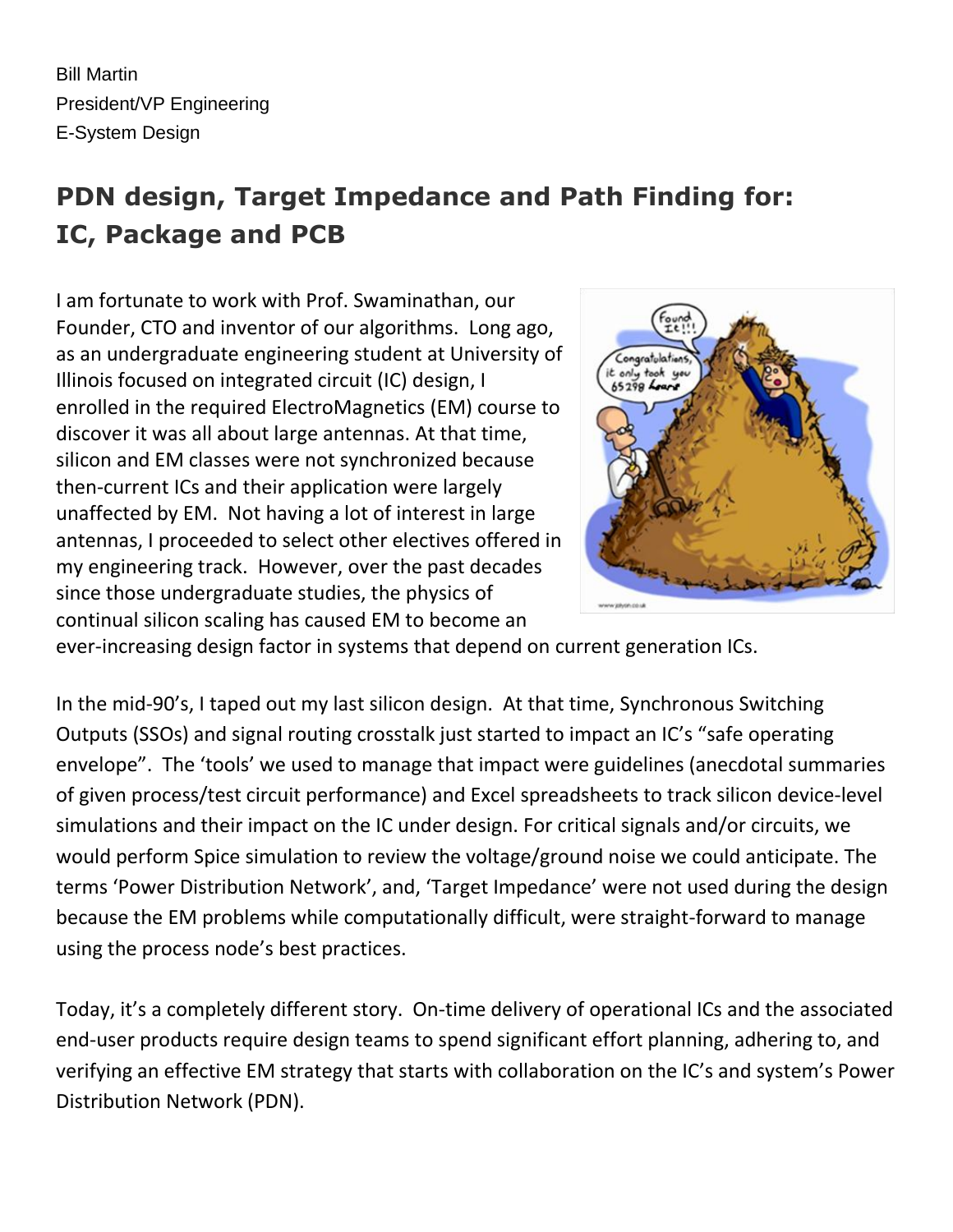This blog will show how Path Finding (methodology and tool) can help accelerate early PDN planning. For deeper SI/PI information, please visit E-SystemDesign website and watch [Prof. Swaminathan](http://www.e-systemdesign.com/Collateral.html)'s SI/PI video series.

## **Power Distribution Networks<sup>2</sup>**

A PDN is 'simply' how Power and Ground are supplied throughout a design. It can have several sub-systems such as Integrated Circuit (IC), Package and Printed Circuit Board (PCB). PDN's typically are a repeated structure that can be decomposed into a leaf cell that is arrayed. Remember, we want consistent PDN performance across the design. Each subsystem works at different frequencies and each PDN must account for this. The IC PDN will have the fastest operating frequencies and signal switching while the PCB PDN will have mostly slower signaling.

To improve how PDN's perform, designers will specify Power Supplies, Voltage Regulator Modules, Capacitors, Resistors and Inductors to improve the PDN sub-system's performance. Poorly designed PDN's will cause higher power dissipation (less battery life), increased noise throughout the system potentially causing functional failures, slower performance due to slower signal rise and fall times, etc. But to determine whether a PDN is good or not it must be analyzed over the operating frequency range. A single frequency is inadequate in today's systems that have a wide range of signal frequencies. If we were solely working in Direct Current (DC), Ohm's Law would allow us to capture the PDN's resistance and help reduce the power (Power = Current<sup>2</sup> x Resistance). Reducing the operating Voltage or the Current required is difficult so the focus is on reducing the Resistance (denoted as 'R') therefore reducing the Power dissipated. But since we are using Alternating Current (AC) we must deal with a frequency range and rather than Resistance, we focus on Impedance (denoted as 'Z') as our metric to guide our design efforts. In AC analysis, as with DC/Resistance, lowering the Impedance as low as economically feasible is the goal to reducing many issues mentioned earlier.

## **Target Impedance<sup>2</sup>**

Impedance is a function of capacitance, resistance and inductance and varies over frequency. Therefore, lowering the impedance requires a target impedance and determining where antiresonances occur. Anti-resonances are frequencies where the Impedance (Z) is significantly higher than other frequencies' Impedance (Z) levels (Figure 2a shows an example).

The definition of Target Impedance  $(Z_T)$  is:  $Z_T = (V_{DD} X$  ripple)/(50% X I<sub>max</sub>)

 $V_{DD}$  is the supply voltage and 'ripple' is the percentage of supply voltage ( $V_{DD}$ ) that the transistors can tolerate without failure.  $I_{\text{max}}$  is calculated from the Power and Voltage. '50%' is a fudge factor representing an average current. [Prof. Swaminathan's first video in his](http://www.e-systemdesign.com/Collateral.html) SI/PI [video series](http://www.e-systemdesign.com/Collateral.html) shows how critical the PDN's impact on a chip's performance. Over the past few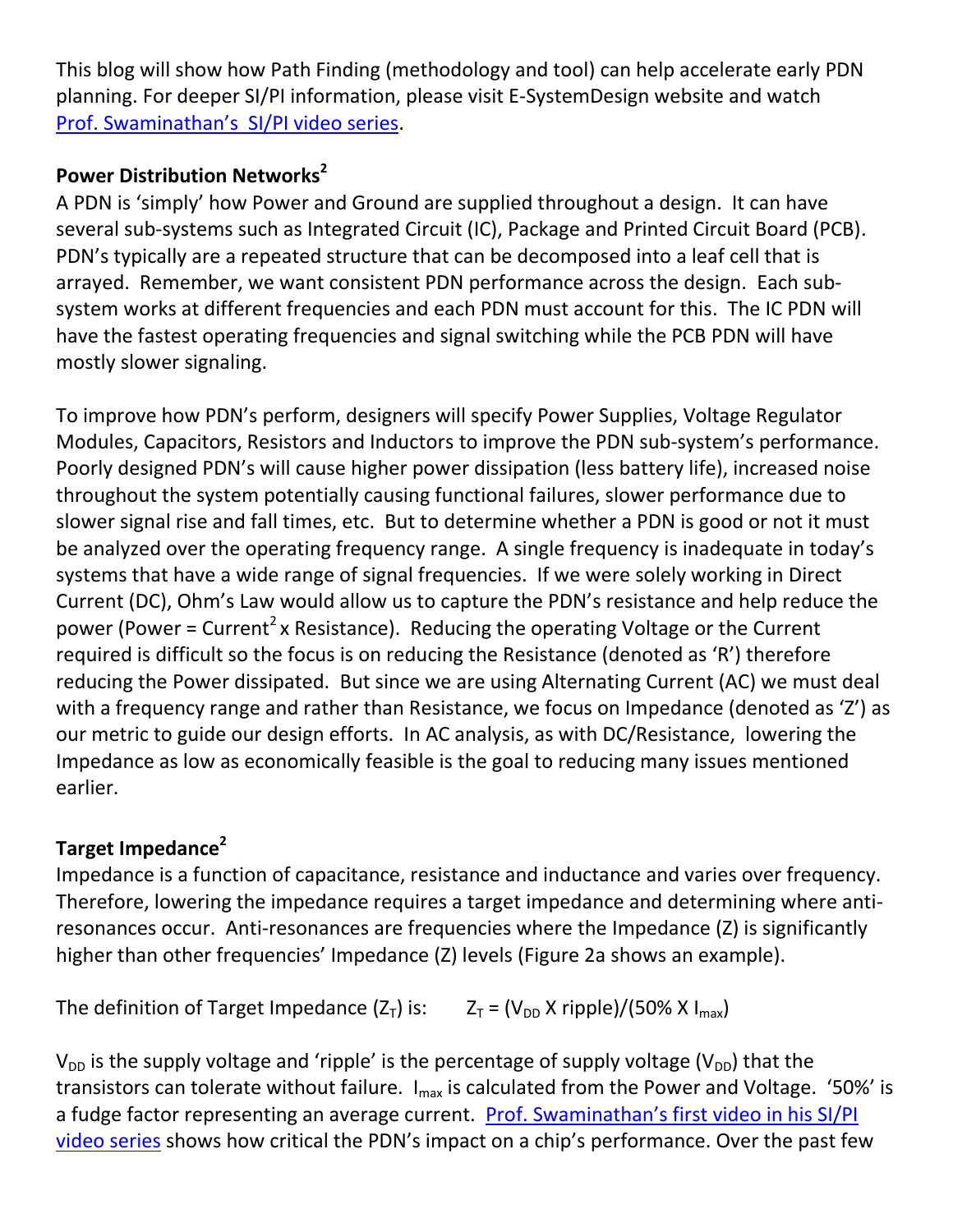decades, supply voltages have been reduced from 5 volts down to 0.8 volts (or lower). This was required due physical damage high voltages caused to silicon transistors. One upside of lower supply voltages is reduced power dissipation but a downside is the reduced supply voltage tolerance levels making a designer's job more difficult.

When anti-resonances impedances are ABOVE the Targeted Impedance (Z) are identified, the designer will need to add capacitors to lower the impedance at that frequency. If the antiresonance impedances are below the Targeted Impedance (Z) value, nothing needs to be done saving the capacitor's cost along with the manufacturing costs (inventory, handling, yield loss, etc). If capacitors were added in this situation, this is over design without affecting the PDN's performance. Many books and articles have been written how to design and reduce antiresonance impedance<sup>2</sup>.

#### **How can Path Finding help early PDN design using Target Impedance?**

As discussed in previous [3DIncite blogs,](http://www.3dincites.com/author/bill-martine-systemdesign-com/) Path Finding allows designers to quickly test various ideas to help separate the viable from the inane. The same can be applied to PDN test cases where various PDN architectures are implemented: various metal layers and topologies, vias diameters and locations, PDN size, etc. Instead of reviewing Insertion Loss (IL), Return Loss (RL), Near and Far End Cross talk (NEXT and FEXT, respectively), we will review Self and Transfer Impedances. Noise between different Power Planes will be discussed in a future blog. In previous blogs, structures were created, ported and simulated: PDN is a similar process. The port placement will be slightly different due to PDN analysis and what responses are reviewed will differ (Z and magnitude).

#### **Let's analyze a test case to show what can be accomplished.**

The test case is a simple lattice PDN with 2 layers of metal and uvias connecting the PDN between the layers. The VDD nets are 20um wide while the GND nets are 40um wide, the total leaf cell is 0.5mm x 0.5mm. uvias connect the metal2 (blue) to metal1 (pink) and have a diameter of 0.01mm (Figure 1b). For each location that VDD metal2 crosses above VDD metal1, a uvia is added. A similar uvia structure is used for the GND crossovers. A total of 50 uvias are used (25 VDD and 25 GND) to connect metal2 to metal1. Notice that the leaf cell has two TSVs (0.01mm diameter with 0.002 Oxide liner) which allow the PDN to be powered from the bottom of the 100um thick silicon substrate (Figure 1a). Leaf cell porting is divided into two types of ports. The first type is periphery ports that are used to connect leaf cells to neighbor leaf cells. In this case, all ports on the North, South, East and West boundaries are periphery ports (10 ports per side, 40 total). The second port type identifies additional locations we may want to monitor at the PDN arrayed level. In this case, four additional ports were added (2 near the center and 2 near the bottom left-hand corner).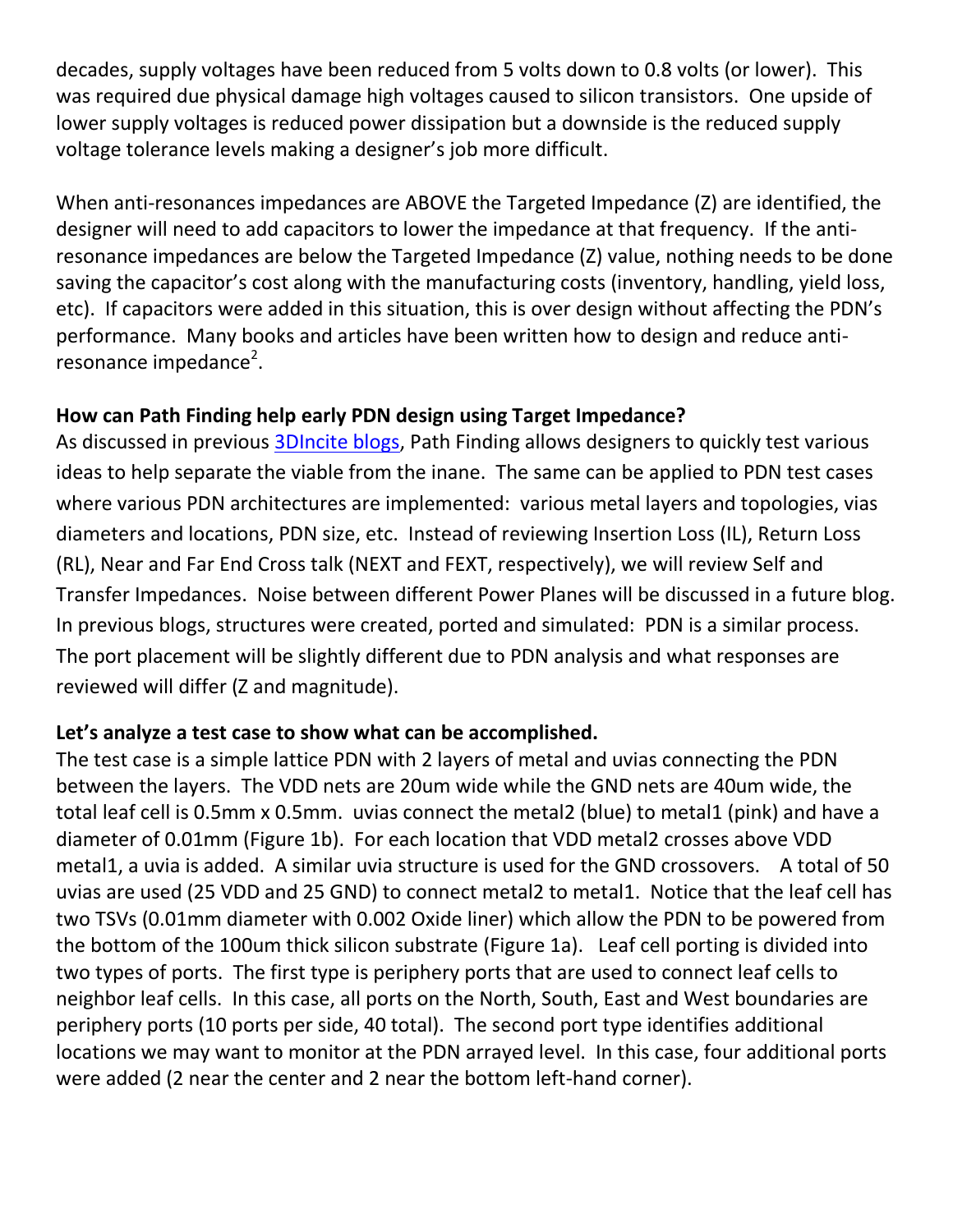

Figure 1a Leaf Cell Profile Figure 1b Leaf Cell Figure 1c PDN array (5x5 leaf cells)

Figure 1c shows the PDN comprised of 25 leaf cells in a 5x5 configuration. Any rectangular PDN structure can be created by varying the PDN's MxN array settings. A single VDD net and GND net are formed for the entire PDN. For this design we will look at the Self Impedance and the Transfer Impedance between different locations. On the PDN array, 50 ports have been placed and 6 are specifically shown (P1, P2, P14, P26, P38 and P50). Port P1 is placed on the bottom of the TSVs while the other 5 ports are located on the diagonal leaf cell centers. The PDN ports will allow us to capture responses for the entire PDN array. Notice that PDN ports match up with the 4 additional ports mentioned in the previous sections. This test case was easily constructed and analyzed in the same tool: Sphinx 3DPF<sup>3</sup>. This is just one test case but with Path Finding, other test structures might be created that vary metal/via topologies, material properties, etc to identify the affects of these changes and whether a better PDN can be designed. On my machine, an Intel i7 870 with 4 CPUs @ 2.93GHz and 32G of memory, this required under 10 minutes to simulate.







**Figure 2a Self Impedance Figure 2b Transfer Impedance**